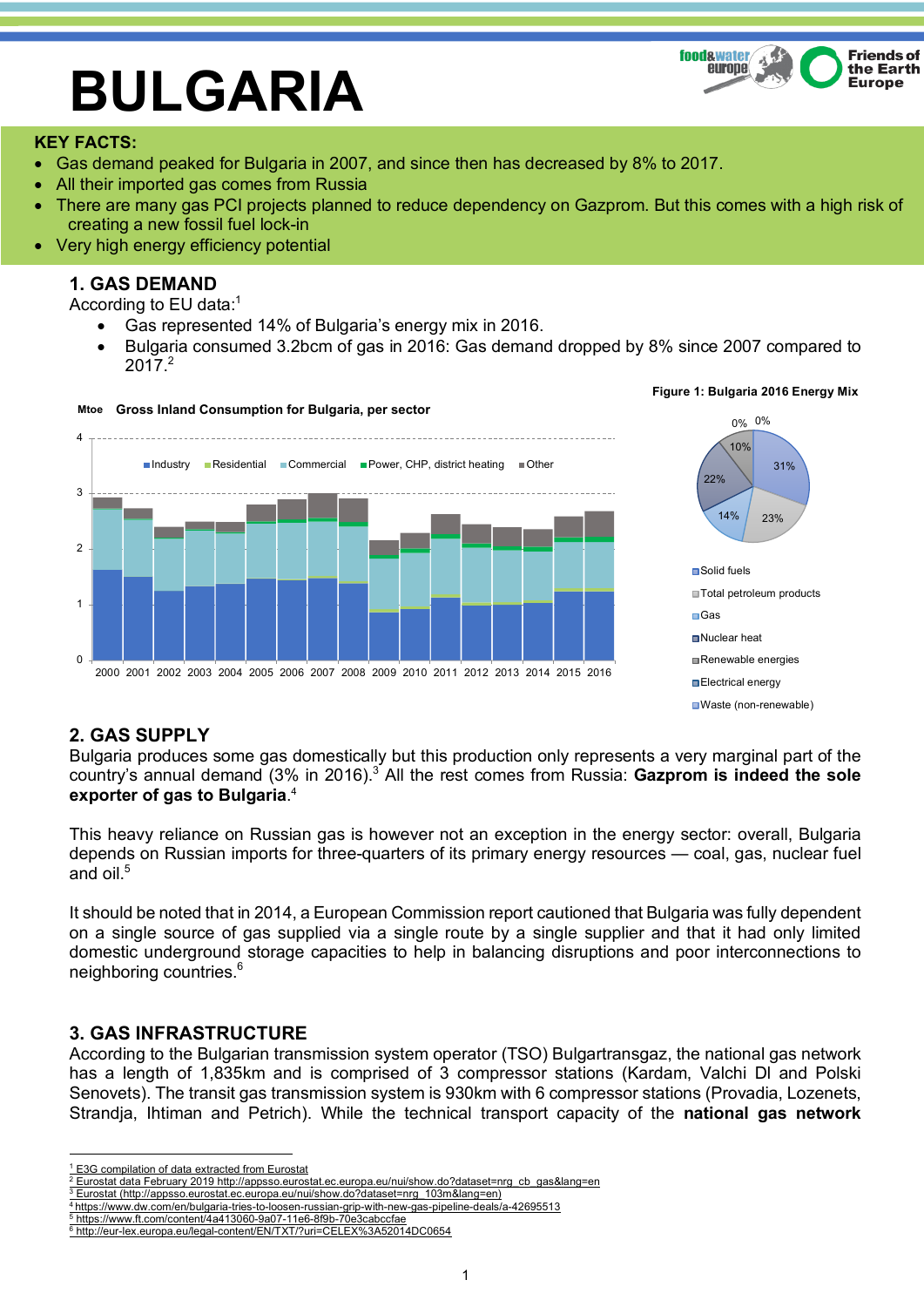**amounts to 7.4bcm/y**, the **transit network** has capacities **for 18.7bcm/y**. <sup>7</sup> **Chiren underground gas storage** (UGS) with a capacity of 550mcm (capacity expansion planned to double working gas volume; this project is on the 3rd PCI list) plays the **main role of securing fossil gas** in case of shortage/disruption, compensating for seasonal swings in consumption.<sup>8</sup>

With 194km of new pipelines built in 2013, the country owns ample infrastructure to be able to meet domestic demand and therefore does not have any **physical congestion in its system**. <sup>9</sup> Bulgaria is also among the countries who have the highest number of proposed gas projects for the  $4<sup>th</sup>$  PCI list.

However, after the 2009 gas crisis between Russia and Ukraine, Russian gas provision was abruptly cut off, rushing Bulgaria, and its neighboring countries, into exploring solutions to improve their energy security and reduce their dependence on gas imported from Russia through Ukraine. The **bidirectional Bulgaria-Romania interconnector (1.5bcm/y)**, finalised in 2016 is meant to reduce this Russian gas dependence for the two countries.<sup>10</sup>

However, this crisis could have been a fantastic wake-up call to launch a really ambitious energy transition policy in a country where many reports have shown that energy efficiency has a huge potential to improve energy security and to reduce energy needs.11 Yet, the **majority of current investment and ambition is being given to the gas sector and still in 2019 has major priority.** Some major projects, with a PCI status, aim at significantly developing the Bulgarian gas market and interconnections, creating a serious carbon lock-in risk and missed opportunity to help the country to phase out its fossil fuel reliance:

#### **Interconnector Greece – Bulgaria (IGB)**<sup>12</sup> **& Greek LNG terminal + Southern Gas Corridor**

This 182km onshore pipeline with a forward capacity up to  $5$ bcm/ $v^{13}$  – see map – would be part of a bigger cluster project connecting Bulgaria to Greece, Romania, Serbia and Turkey. This Interconnector would thus allow Bulgaria to connect its gas market to Greece and at the same time to access to two big import infrastructure projects: The offshore LNG terminal (FSRU) in the northern Greek port of Alexandroupolis (up to  $\sim$ 8.3bcm/y)<sup>14</sup> and the mega-pipeline Southern Gas Corridor project to import at least 10bcm/y of gas from Azerbaijan.<sup>15</sup> This latter project faced several delays and is now planned to start operating only in 2025. Serious delays also affected the planned Bulgaria-Serbia Interconnector.



While the IGB has not yet been built. Bulgaria has already signed a contract with Azerbaijan for the annual delivery of 1bcm/y gas from the Caspian Shah Deniz 2 gas field with a planned starting date of 2022. <sup>16</sup> While this would certainly help Bulgaria diversify its gas supplies, it remains to be seen whether an authoritarian regime such as the one currently leading Azerbaijan provides more political reliability and security than the one in place in Russia.

Regarding the gas which could come via the Greek floating LNG Terminal, the economic competitivity of LNG (let alone the often even higher climate impacts of liquefied gas) compared to pipeline gas seems questionable, and the risk for this project to become quickly stranded seems high.

#### **A new web of gas transmission pipelines connected to the SGC and Black Sea**

The arrival of new sources of gas in the region from the East side (via new discoveries in the Black Sea and via the Southern Gas Corridor) is attracting a lot of interest and many NSI East countries are therefore trying to find every possible way to benefit from these sources, involving a series of partially conflicting mega-projects:

<u>.</u>

<sup>7</sup> http://www.bulgartransgaz.bg/en/pages/gaz-infra-54.html

<sup>8</sup> http://www.bulgartransgaz.bg/files/useruploads/files/amd/TYNDP\_31.03.2016-en.pdf

<sup>9</sup> https://ec.europa.eu/energy/sites/ener/files/documents/2014\_countryreports\_bulgaria.pdf <sup>10</sup> https://balkaneu.com/bulgaria-romania-gas-interconnector-pipeline-finished/

<sup>11</sup> http://bpie.eu/wp-content/uploads/2016/05/Accelerating-the-renovation-of-the-Bulgarian-building-stock\_EN.pdf & http://bpie.eu/wp-

content/uploads/2016/09/Safequarding-energy-security-in-South-East-Europe-with-investment-in-demand-side-infrastructure.pdf<br>12 https://circabc.europa.eu/ui/group/3ba59f7e-2e01-46d0-9683-a72b39b6decf/library/e1fd3867-2971-4 13 https://circabc.europa.eu/ui/group/3ba59f7e-2e01-46d0-9683-a72b39b6decf/library/e1fd3867-2971-463e-aec5-2b3c603a0c4f/details

<sup>&</sup>lt;sup>14</sup> https://ec.europa.eu/info/sites/info/files/pci\_gas\_candidates\_description.zip

<sup>15</sup> https://www.euractiv.com/section/azerbaijan/news/commission-eager-to-see-the-capacity-of-southern-gas-

<sup>16</sup> http://caspianbarrel.org/en/2019/06/when-will-serbia-get-chance-to-access-azerbaijani-gas/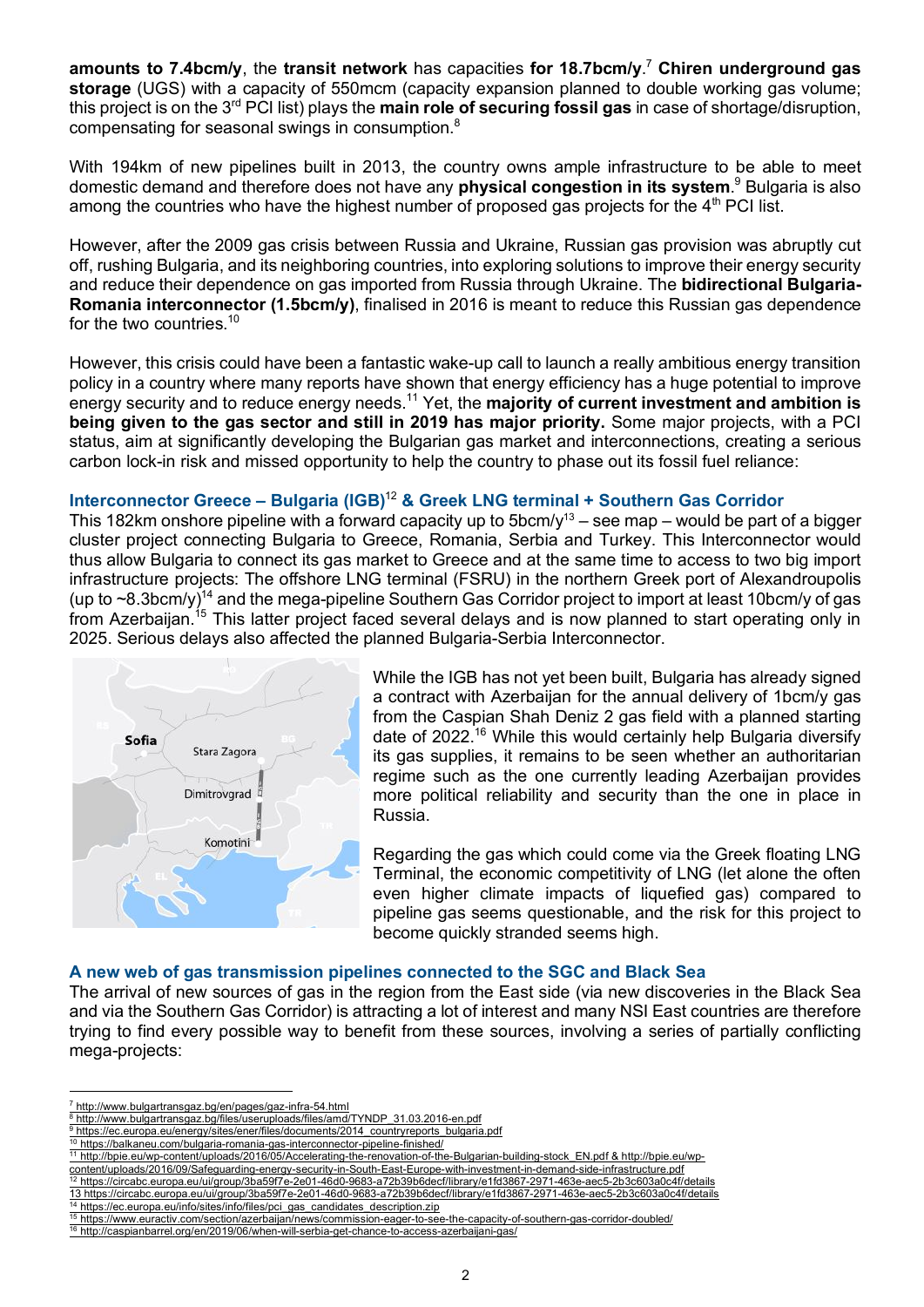The Cluster **Interconnection between Greece, Bulgaria and Romania, and necessary reinforcements in Bulgaria: the** cluster would involve a new pipeline between Greece and Bulgaria (up to 5bcm/y),<sup>17</sup> the bidirectional Horia pipeline between Romania and Hungary (8bcm/y)<sup>18</sup> and important interconnections between Bulgaria and Romania.

The **giant BRUA (BG–RO-HU-AT Corridor) project** is a pipeline aiming at carrying gas from Bulgaria via Romania and Hungary to Austria's Baumgarten Hub. It consists of 3 project phases and forms part of the 3<sup>rd</sup> PCI list. This pipeline is linked to a set of projects aiming at a modernisation of gas infrastructures and transmissions networks to allow Bulgaria to become a gas a hub in the region. The size of this enlargement coupled with the BRUA projects where large volumes of gas will be transported from Azerbaijan, Romania or the Black Sea raises serious doubts about the necessity of such a large-scale project, especially when taking into account the level of existing gas infrastructure in the region. The sudden withdrawal of Hungary from the initial BRUA project<sup>19</sup> as well as Romania's threat to abandon phase II of the pipeline<sup>20</sup> hints at an imbalance of views regarding e.g. the economic viability and overall benefits of this colossal project and further contributes to uncertainty concerning the pipeline. Particularly phases 2 or 3 of the BRUA are highly dependent on availability of Black Sea gas, at a time that the EU should do everything but support new sources of gas.



The project would mostly aim at connecting Central and South Eastern countries, such as Bulgaria, to the Southern Gas Corridor and to a not-yet-built **PCI LNG terminal in Greece**<sup>21</sup> **and through the PCI Gas Interconnector Greece-Bulgaria (IGB Pipeline).**<sup>22</sup>

The 'Eastring' pipeline is an expensive (around €2 billion<sup>23</sup>) bidirectional interconnector project, connecting existing interconnection point Veľké Kapušany on Slovakian-Ukrainian border, with Ukrainian/Hungarian-Romanian-Bulgarian transit pipeline – see map. It is designed to transport gas in both directions, with a **planned capacity of 40bcm/y at its final stage** with a **planned commissioning date (of Phase II) as late as in 2030**! <sup>24</sup> Potential gas sources for forward flows are Azerbaijan, Turkmenistan, Iraq, Cyprus and Russia, while for the reverse flow, gas is predicted to come from Western European hubs,<sup>25</sup> but following statements by the project promoter, even despite the huge size of the project, there are no clear plans or even agreements with possible supply countries.

Both of these two oversized projects, BRUA and Eastring, present some serious issues and should be excluded from being considered as 'Projects of Common Interest':

- First because **they compete with each other** to a certain extent, but also compete with other projects in the region. 26
- Second, assuming that one of them would still be needed, it should at the very least ensure that it would bring more diversity in terms of gas suppliers (which is one of the main objectives of the PCI list), however **many of these projects are meant to bring significant volumes of gas from Russia** (Eastring, Southern Gas Corridor).
- Third, these projects legitimate others which would normally not receive any support for various reasons: they would particularly **give some justifications to the Southern Gas Corridor** (with all the corruption, human right issues, environmental impacts, dangerous climate implications and poor economic sense which are involved) **and to the new LNG project in Greece** (which is unnecessary given that Greece's current LNG facility was only used at less than 15% of its capacity for the 2011 and 2018 period). $27$

<u>.</u>

<sup>17</sup> 17 https://circabc.europa.eu/ui/group/3ba59f7e-2e01-46d0-9683-a72b39b6decf/library/e1fd3867-2971-463e-aec5-2b3c603a0c4f/details

<sup>18</sup> http://www.romania-insider.com/romanias-transgaz-to-build-pipeline-hungary/

<sup>19</sup> https://www.romania-insider.com/acer-brua-hungary-feasible 20 https://www.romania-insider.com/transgaz-brua-project-abandon

<sup>21</sup> https://circabc.europa.eu/ui/group/3ba59f7e-2e01-46d0-9683-a72b39b6decf/library/e1fd3867-2971-463e-aec5-2b3c603a0c4f/details

<sup>22</sup> https://ec.europa.eu/energy/sites/ener/files/technical\_docu.pdf & http://www.icgb.eu/home/ 23 http://www.eastring.eu/page.php?page=financial-sources

<sup>24</sup> https://www.eastring.eu/page.php?page=timeline

<sup>25</sup> http://www.euractiv.com/section/central-europe/news/former-czech-pm-promotes-eastring-gas-pipeline/

<sup>26</sup> http://www.curactiv.com/section/central-europe/news/former-czech-pm-promotes-eastring-gas-pipeline/<br>26 http://www.euractiv.com/section/central-europe/news/former-czech-pm-promotes-eastring-gas-pipeline/

<sup>27</sup> https://alsi.gie.eu/ - /